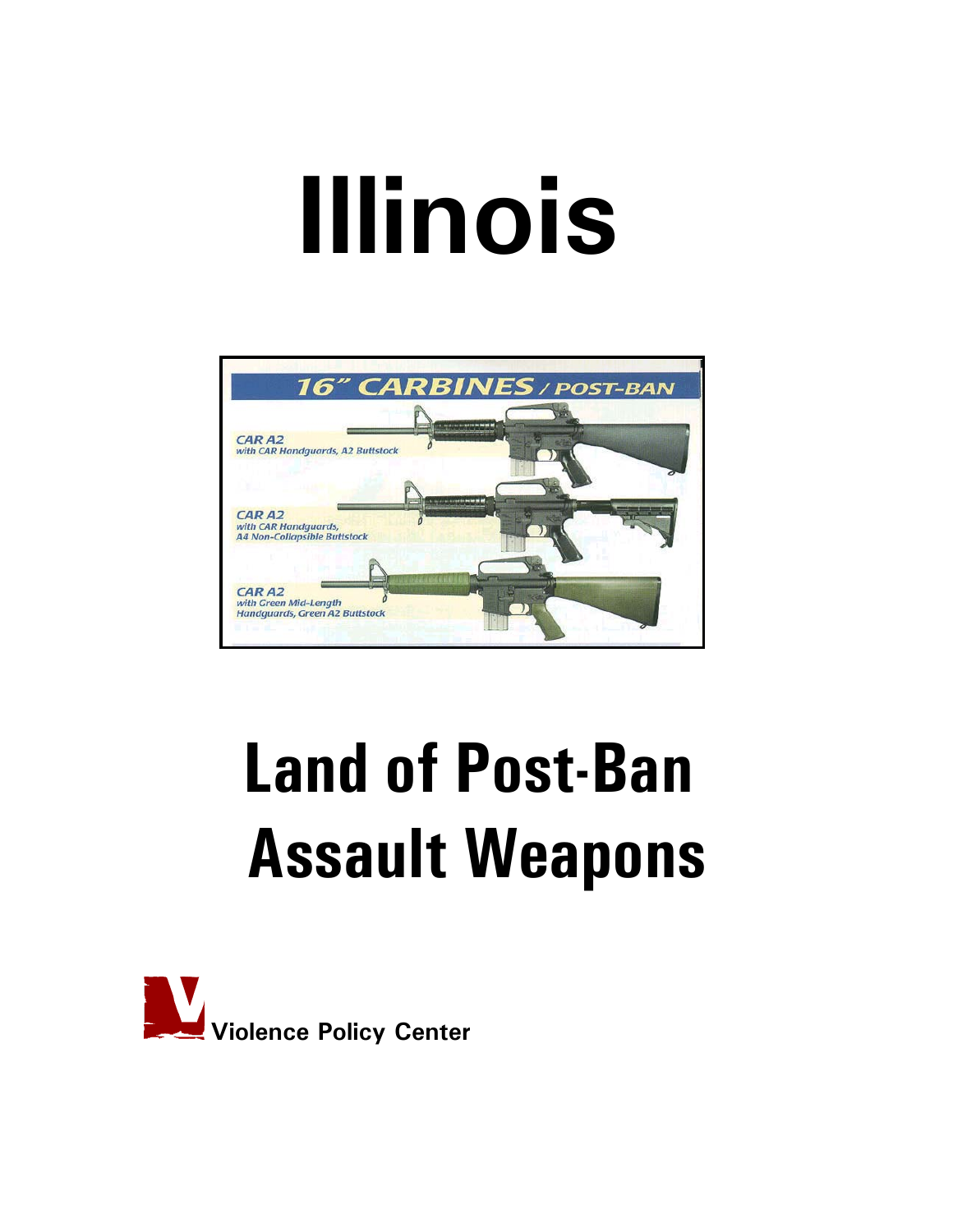**The Violence Policy Center (VPC)** is a national non-profit educational organization that conducts research and public education on firearms violence and provides information and analysis to policymakers, journalists, advocates, and the general public. The Center examines the role of firearms in America, analyzes trends and patterns in firearms violence, and works to develop policies to reduce gun-related death and injury.

This report was authored by VPC Executive Director Josh Sugarmann and edited by VPC Publications Coordinator Aimée Newth. Research assistance for this study was supplied by Sofia Checa.

This study was funded in part with the support of The David Bohnett Foundation, The California Wellness Foundation, Richard and Rhoda Goldman Fund, The George Gund Foundation, The Joyce Foundation, The John D. and Catherine T. MacArthur Foundation, and The Streisand Foundation. Past studies released by the VPC include:

- *When Men Murder Women: An Analysis of 2001 Homicide Data* (September 2003)
- *Bullet Hoses—Semiautomatic Assault Weapons: What Are They? What's So Bad About Them?* (May 2003)
- *"Officer Down"—Assault Weapons and the War on Law Enforcement* (May 2003)
- *Firearms Production in America 2002 Edition—A Listing of Firearm Manufacturers in America with Production Histories Broken Out by Firearm Type and Caliber* (March 2003)
- *"Just Like Bird Hunting"—The Threat to Civil Aviation from 50 Caliber Sniper Rifles* (January 2003)
- *Sitting Ducks—The Threat to the Chemical and Refinery Industry from 50 Caliber Sniper Rifles* (August 2002)
- *License to Kill IV: More Guns, More Crime* (June 2002)
- *American Roulette: The Untold Story of Murder-Suicide in the United States* (April 2002)
- *The U.S. Gun Industry and Others Unknown—Evidence Debunking the Gun Industry's Claim that Osama bin Laden Got His 50 Caliber Sniper Rifles from the U.S. Afghan-Aid Program* (February 2002)
- *"A .22 for Christmas"—How the Gun Industry Designs and Markets Firearms for Children and Youth* (December 2001)
- *Kids in the Line of Fire: Children, Handguns, and Homicide* (November 2001)
- *Unintended Consequences: Pro-Handgun Experts Prove That Handguns Are a Dangerous Choice For Self-Defense* (November 2001)
- *Voting from the Rooftops: How the Gun Industry Armed Osama bin Laden, Other Foreign and Domestic Terrorists, and Common Criminals with 50 Caliber Sniper Rifles* (October 2001)
- *Shot Full of Holes: Deconstructing John Ashcroft's Second Amendment* (July 2001)
- *Hispanics and Firearms Violence* (May 2001)
- *Where'd They Get Their Guns?—An Analysis of the Firearms Used in High-Profile Shootings, 1963 to 2001* (April 2001)
- *A Deadly Myth: Women, Handguns, and Self-Defense* (January 2001)
- *Handgun Licensing and Registration: What it Can and Cannot Do* (September 2000)
- *Pocket Rockets: The Gun Industry's Sale of Increased Killing Power* **(July 2000)**
- *Gunland USA: A State-by-State Ranking of Gun Shows, Gun Retailers, Machine Guns, and Gun Manufacturers* (June 2000)
- *Guns For Felons: How the NRA Works to Rearm Criminals* (March 2000)
- *One Shot, One Kill: Civilian Sales of Military Sniper Rifles* (May 1999)
- *Cease Fire: A Comprehensive Strategy to Reduce Firearms Violence* (Revised, October 1997)

Violence Policy Center 1140 19th Street, NW, Suite 600 Washington, DC 20036 202-822-8200 phone 202-822-8205 fax www.vpc.org web  $^{\circ}$ March 2004 Violence Policy Center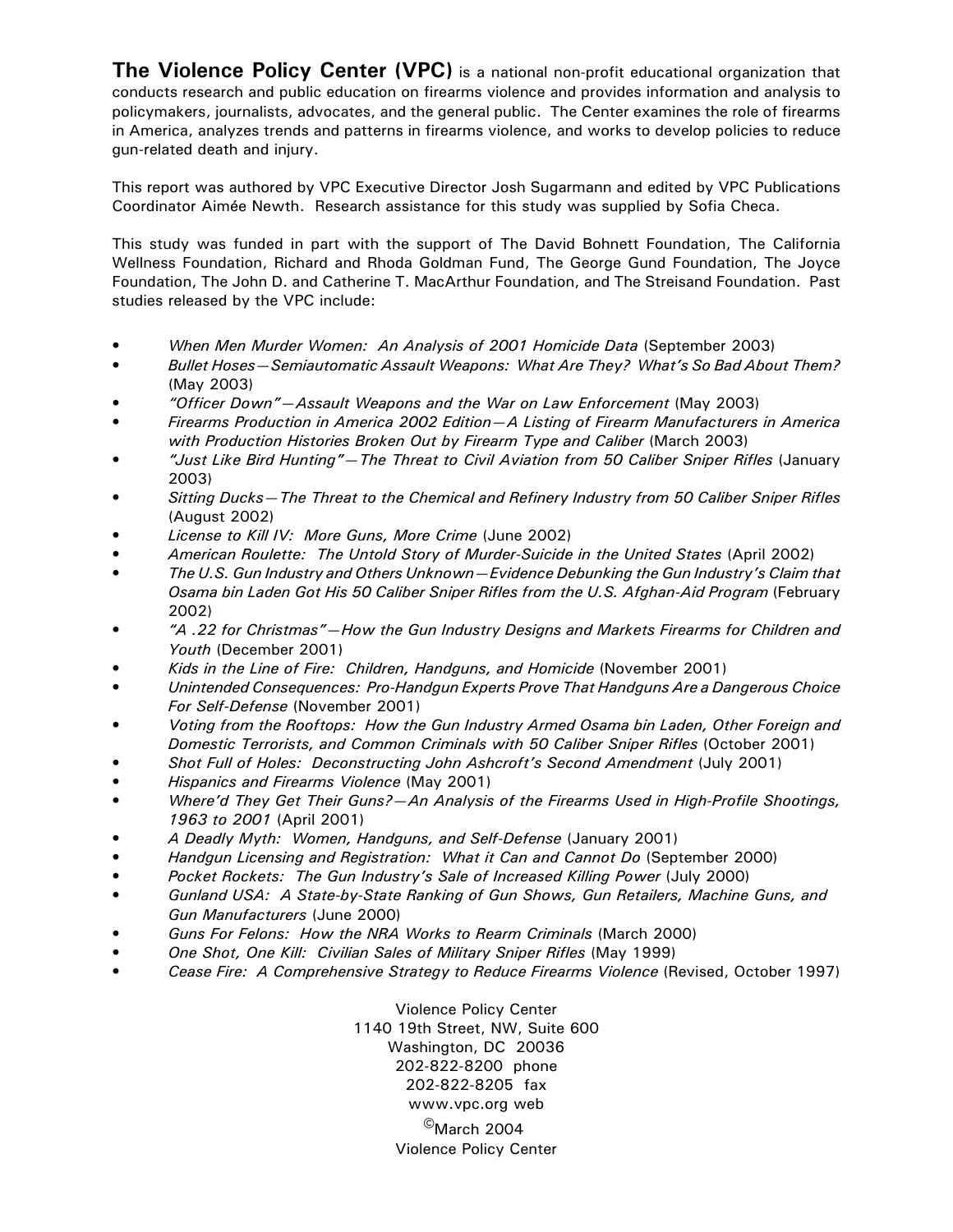# **Introduction**

In 1994, Congress passed, and President Clinton signed, a ban on the production of certain semiautomatic assault weapons as well as high-capacity ammunition magazines that hold more than 10 rounds. The law banned specific assault weapons by name and also classified as assault weapons semiautomatic firearms that could accept a detachable ammunition magazine and had two additional assault weapon design characteristics. The law is scheduled to end on September 13, 2004.

Immediately after the 1994 law was enacted, the gun industry moved quickly to make slight, cosmetic design changes in their "post-ban" guns to evade the law, a tactic the industry dubbed "sporterization." Of the nine assault weapon brand/types listed by manufacturer in the law,<sup>1</sup> six of the brand/types have been re-marketed in new, "sporterized" configurations.<sup>2</sup>

Because of the transient nature of the gun industry and the lack of reliable, comprehensive information on gun manufacture in the United States,<sup>3</sup> it is impossible to offer an exact number as to the number of manufacturers who are currently manufacturing "sporterized" assault weapons as well as the actual number of such guns manufactured. An examination by the Violence Policy Center of manufacturers attending the annual S.H.O.T. (Shooting, Hunting, and Outdoor Trade) Show, the annual trade show for the firearms industry, advertisements by gunmakers in industry trade publications and consumer gun publication, and, manufacturer web sites, reveals however, that Illinois appears to have the largest number of "sporterized" assault weapon manufacturers of any state.

Since 1994, six Illinois gunmakers—Armalite, Inc., D.S. Arms, Inc., Eagle Arms, Les Baer Custom, Inc., Rock River Arms, Inc., and Springfield Armory, Inc.—have

<sup>&</sup>lt;sup>1</sup> The law states, "The term `semiautomatic assault weapon' means - (A) any of the firearms, or copies or duplicates of the firearms in any caliber, known as—(i) Norinco, Mitchell, and Poly Technologies Avtomat Kalashnikovs (all models); (ii) Action Arms Israeli Military Industries UZI and Galil; (iii) Beretta Ar70 (SC-70); (iv) Colt AR-15; (v) Fabrique National FN/FAL, FN/LAR, and FNC; (vi) SWD —10, M-11/9, and M-12; (vii) Steyr AUG; (viii) INTRATEC TEC-9, TEC-DC9 and TEC-22; and (ix) revolving cylinder shotguns, such as (or similar to) the Street Sweeper and Striker 12...."

<sup>&</sup>lt;sup>2</sup> Assault weapons that have not been reintroduced are the Beretta AR70, Street Sweeper and Striker 12 assault shotguns (the latter two guns were re-classified by the Bureau of Alcohol, Tobacco, Firearms and Explosives (ATF) as subject to the strict regulations of the National Firearms Act of 1934), and Steyr AUG, although Steyr has begun marketing a new assault weapon—the Vector—that, like the AUG, is of a bullpup design.

<sup>&</sup>lt;sup>3</sup> Firearms are virtually the only (the other being tobacco) consumer product not regulated by a federal agency for health and safety in the United States.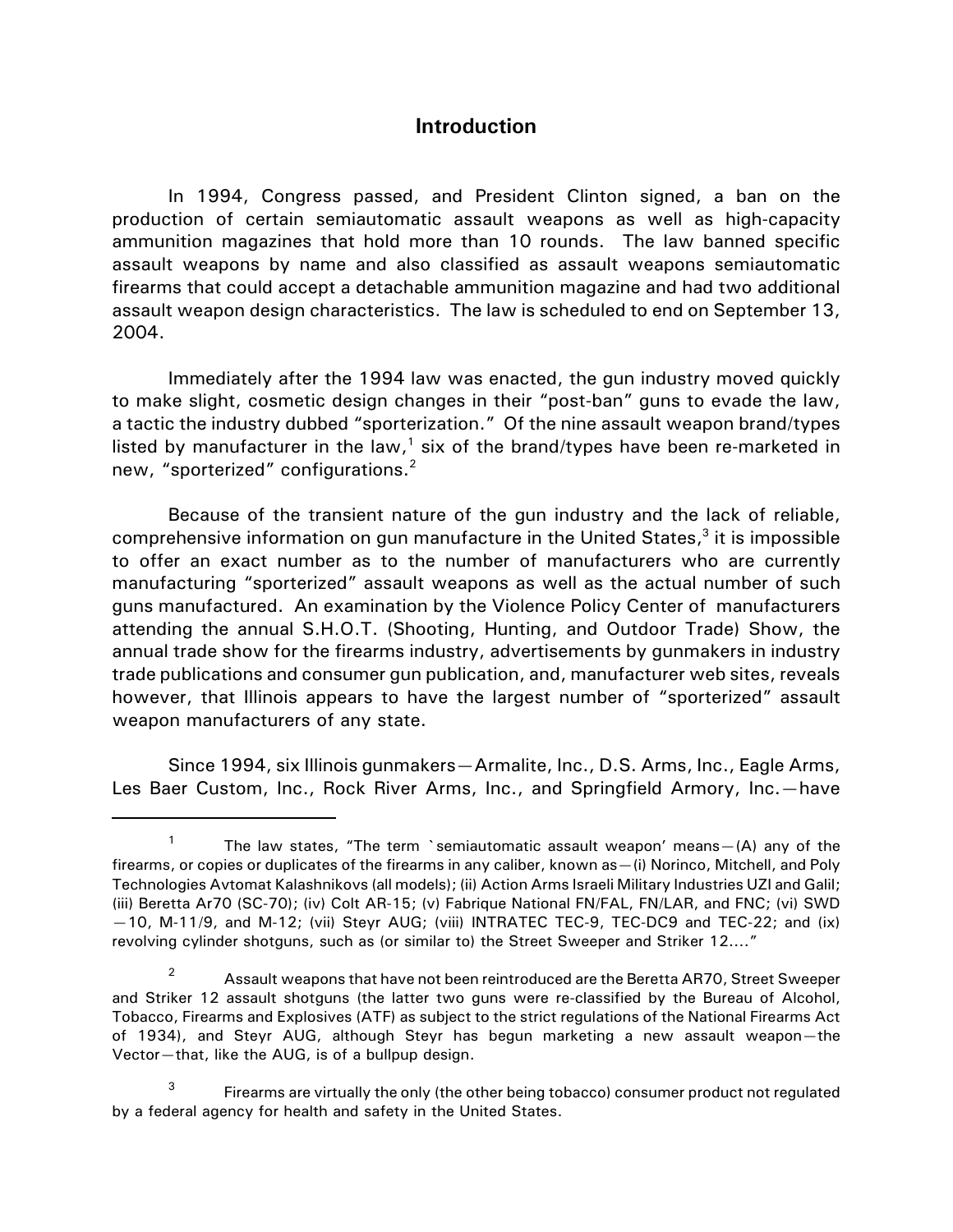manufactured "sporterized" assault rifles, mostly post-ban AR-15s.<sup>4</sup> Today, all, except apparently for Springfield Armory, Inc., manufacture sporterized assault rifles. [Please see Section Two: Profiles of Illinois Assault Weapon Manufacturers for additional information on these gunmakers.]

An article in the May 2003 issue of *Gun World* reviewing Rock River Arms' LE Tactical Carbine, a post-ban, "sporterized" AR-15 clone was blunt in its assessment of gunmakers' ability to circumvent the ban:

Strange as it seems, despite the hit U.S. citizens took with the passage of the onerous crime bill of 1994 [which contained the federal assault weapons ban], ARs are far from dead. Stunned momentarily, they sprang back with a vengeance and seem better than ever. Purveyors abound producing post-ban ARs for civilians and pre-ban models for government and law enforcement agencies, and new companies are joining the fray.

Equally boastful was an August 2001 *Gun World* magazine article discussing the Vepr II assault rifle, a "sporterized" version of the AK-47:

In spite of assault rifle bans, bans on high capacity magazines, the rantings of the anti-gun media and the rifle's innate political incorrectness, the Kalashnikov [AK-47], in various forms and guises, has flourished. Today there are probably more models, accessories and parts to choose from than ever before.

The ability, and willingness, of assault weapon manufacturers to evade the 1994 federal assault weapons law makes clear that any legislation to extend the ban must not only renew it, but strengthen it, so that the industry's success at evading the ban is addressed.

Legislation to address the industry's subversion of the law has been introduced in the  $108<sup>th</sup>$  Congress by Representatives Carolyn McCarthy (D-NY) and John Conyers (D-MI) in the U.S. House of Representatives and Senator Frank Lautenberg (D-NJ) in the U.S. Senate. "The Assault Weapons Ban and Law Enforcement Protection Act of 2003" would:

<sup>4</sup> Another post-ban AR, the Bushmaster XM15 M4 A3 assault rifle, was used by the Washington, DC-area snipers to kill 10 and injure three in October 2002. A poster child for the industry's success at evading the ban, the snipers' Bushmaster is even marketed as a "Post-Ban Carbine."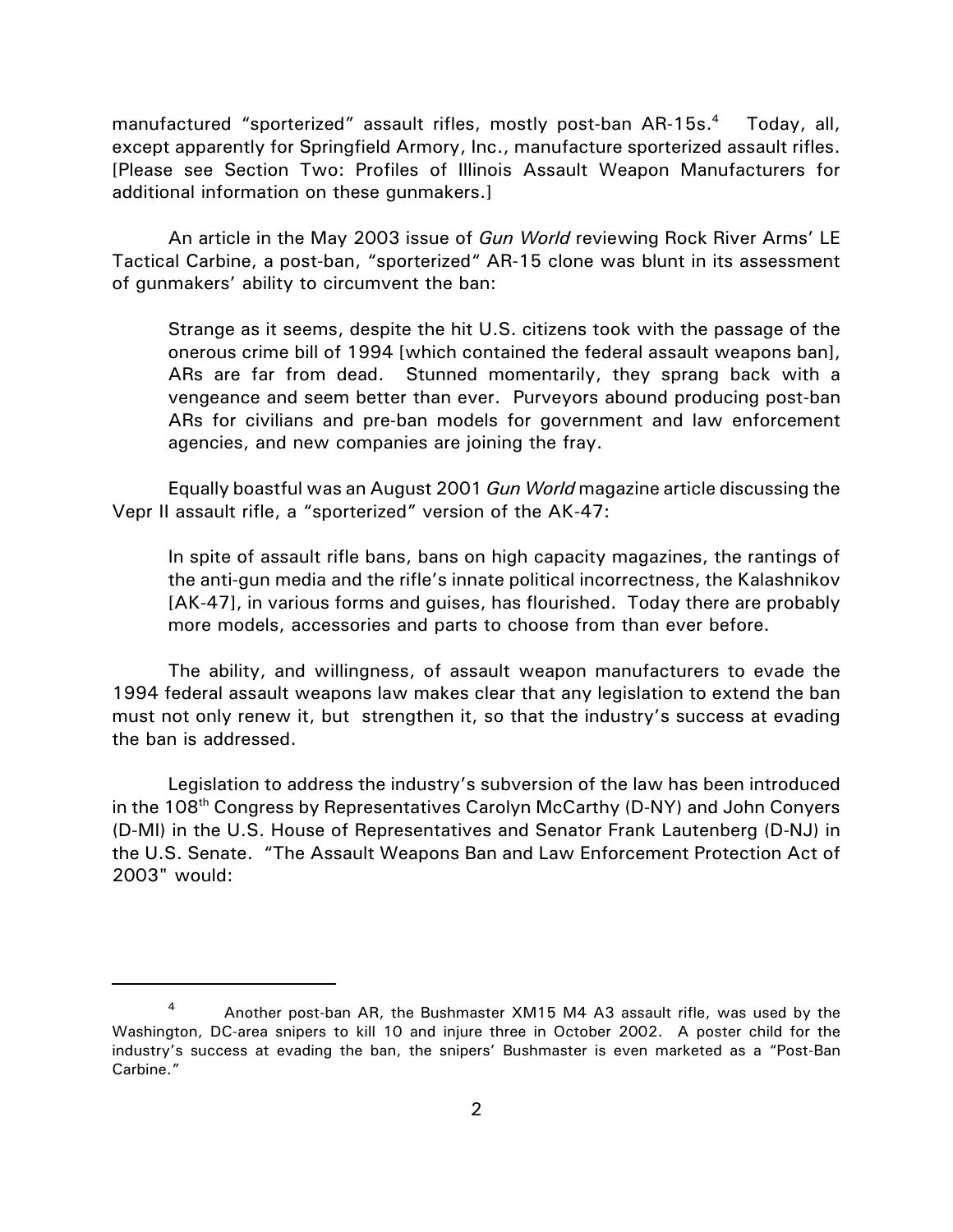- **Expand the list of named, banned assault weapons.** The limited list of banned assault weapons contained in the original law is expanded to address new, post-ban weapons marketed by the industry as well as assault weapons not covered by the 1994 law.
- ! **Improve the definition of "assault weapons" to cover all assault weapons.** The definition is refined to include firearms that accept a detachable ammunition magazine and incorporate *one* other assault weapon characteristic such as a pistol grip or folding stock. Current law requires the presence of two such characteristics before a gun is labeled an "assault weapon." The narrowness of this definition has resulted in a proliferation of post-ban assault weapons, including legal versions of guns—such as the TEC-9 and AR-15—banned by name by the 1994 law.
- ! **Revise the list of assault weapon characteristics to delete some extraneous characteristics and better define others**. Some "assault weapons" characteristics used to define such weapons in current law actually have no bearing on whether the firearm functions as an assault weapon. For example, the ability to attach a bayonet to the barrel of a gun has no bearing on whether the firearm functions as an assault weapon. In addition, the term "pistol grip" is clarified to include so-called "thumbhole stocks," or other design features that perform the same function.
- ! **The term "firearm" as used in the assault weapons ban is clarified to include the frame or receiver of a prohibited gun**. The "receiver" of any firearm is its major working part. Receivers and frames are defined by the Gun Control Act of 1968 as "firearms." The Bureau of Alcohol, Tobacco, Firearms and Explosives, however, has adopted a different interpretation of this basic federal gun law in the case of assault weapons, determining that the term "firearm" as applied to assault weapons does not include receivers or frames. This interpretation allows gun dealers and wholesalers to sell new receivers of otherwise banned guns. Furthermore, all of the other parts necessary to make an assault weapon are readily available, often sold as "parts kits." Compounding this problem is the fact that it is legal for an individual to manufacture a firearm for personal use.
- ! **Prohibit manufacturers from using pre-ban, high-capacity ammunition magazines in post-ban assault weapons.** Under the 1994 law, no new firearm may be manufactured or sold in the United States with an ammunition magazine that has a capacity greater than 10 rounds. Assault weapon manufacturers are circumventing the law by equipping new guns with "grandfathered" highcapacity magazines of 10 rounds or more.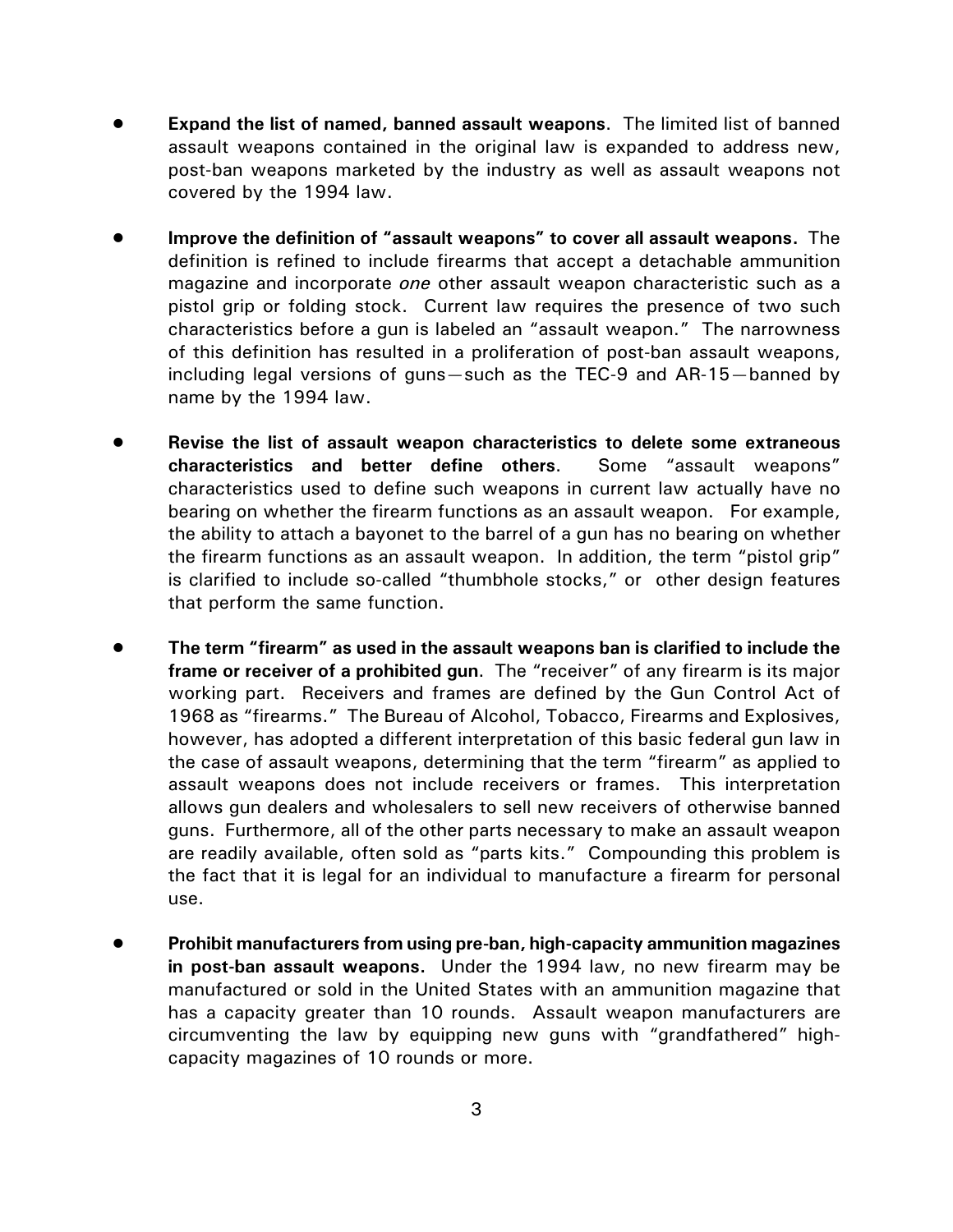! **Ban the Importation of high-capacity ammunition magazines.** Currently, ATF regulations allow for the importation of foreign-made high-capacity magazines manufactured prior to the 1994 ban. This not only ensures that there will always be a supply of high-capacity magazines available for sale in the United States, but also dramatically increases the possibility that the manufacture date of new high-capacity magazines can be falsified.

As seen by the product lines of Illinois gunmakers—Armalite, Inc., D.S. Arms, Inc., Eagle Arms, Les Baer Custom, Inc., Rock River Arms, Inc., and Springfield Armory, Inc.—and numerous others across the nation, the firearms industry has successfully evaded the 1994 ban. Therefore, simple renewal of the existing ban will do nothing to address the severe danger that assault weapons pose to public safety. Reauthorization of the ban must include substantial improvements to prevent the gun industry from continuing to flood America's streets with these deadly weapons.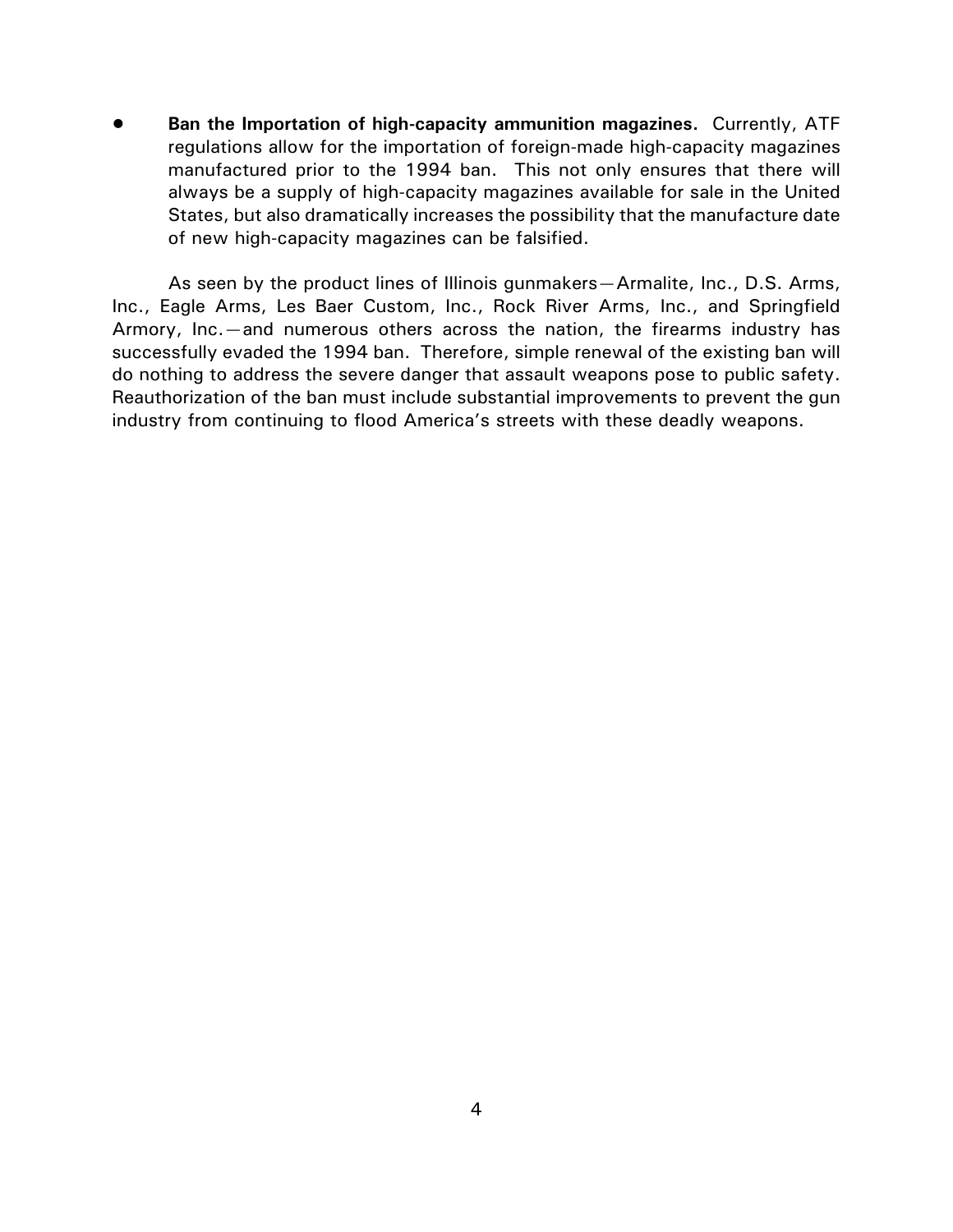# **Section Two: Profiles of Illinois Assault Weapon Manufacturers**

This section contains brief profiles of the six Illinois gunmakers who have manufactured post-ban assault weapons since passage of the 1994 law. Each profile contains:

- o Company contact information (address, telephone, fax, and web address).
- o Firearms production data from the Bureau of Alcohol, Tobacco, Firearms and Explosives (ATF) by corresponding weapon category. In its production data, ATF breaks weapons out by rifle, shotgun, pistol, and revolver. Only rifle production data is presented in the following section because Illinois manufacturers only marketed post-ban assault *rifles*. *However, it is extremely important to note that due to reporting limitations, listed production information is for all manufactured firearms of that weapon category and may include nonassault weapons.* For companies that from their catalog copy and web site appear to manufacture only assault weapons (Armalite, Inc., D.S. Arms, Inc., Eagle Arms, Les Baer Custom, Inc., Rock River Arms, Inc.) the production numbers may more accurately reflect assault weapon production. For Springfield Armory, Inc., which has manufactured both assault weapons and non-assault weapons, production numbers would include an unknown proportion of non-assault weapons. Information for the year 2001 is the most recent available from ATF. Where no production data is currently available from ATF, it is stated.
- o When available, criminal tracing data for the years 1995 to 2000 from the Bureau of Alcohol, Tobacco, Firearms and Explosives is offered. For companies that from their catalog copy and web site appear to manufacture only assault rifles (Armalite, Inc., D.S. Arms, Inc., Eagle Arms, Les Baer Custom, Inc., Rock River Arms, Inc.) traces were conducted by manufacturer. For Springfield Armory, Inc., which has manufactured both assault weapons and non-assault weapons, traces were conducted by specific assault weapon model types. Lack of tracing data does not necessarily mean that a given manufacturer's guns were not traced to crime, but may reflect the time limitations of both the ATF tracing data base information (ending in 2000) and ATF production data (ending in 2001). Due to limitations in the tracing data, trace numbers are for both preban and post-ban weapons where applicable.
- o Example of assault weapon(s) manufactured by company.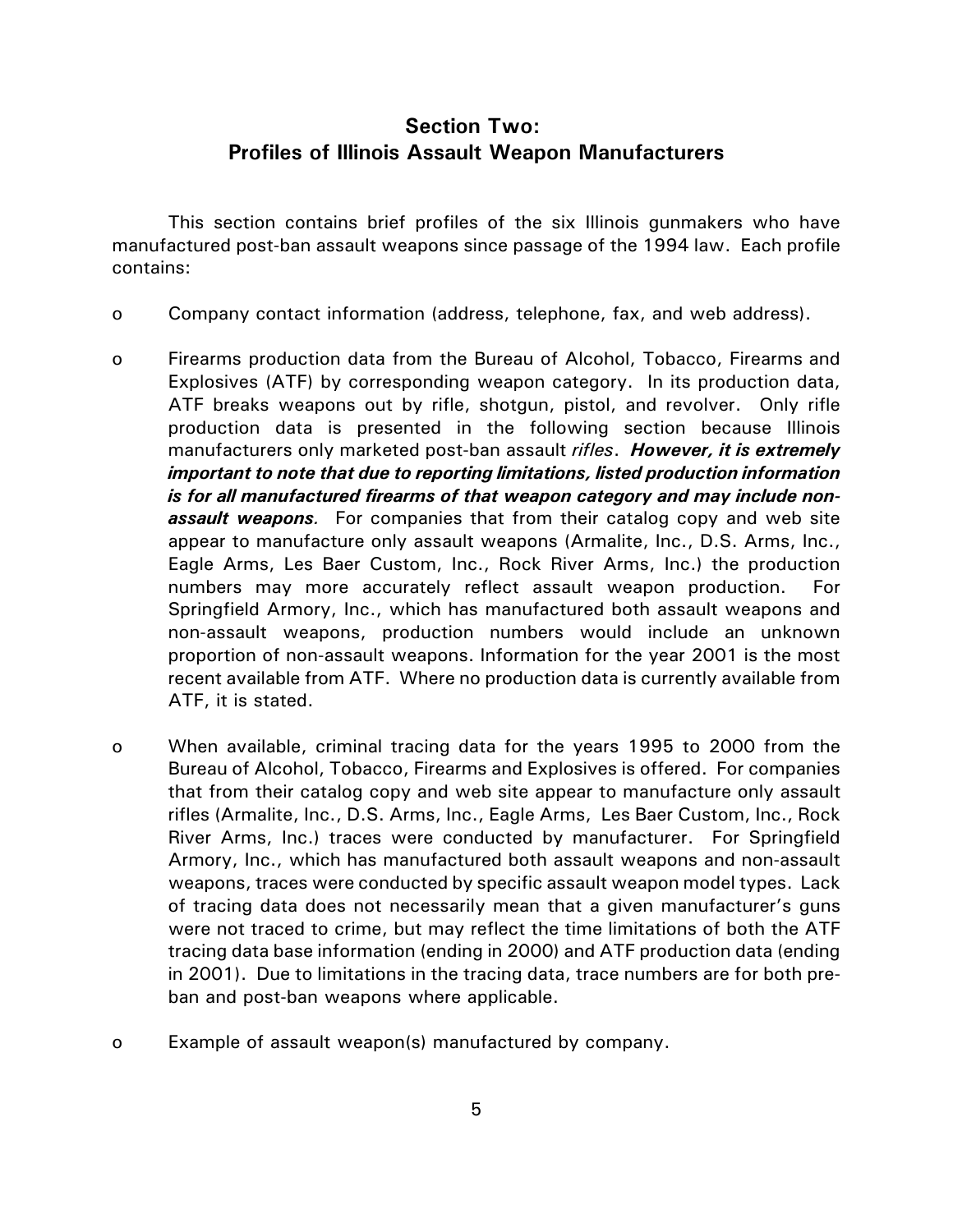

#### **ArmaLite, Inc. www.armalite.com**

745 South Hanford Street Geneseo, IL 61254-1603 309-944-6939 phone 309-944-6949 fax

*ArmaLite manufactures post-ban versions of AR-10 and AR-15-type assault rifles. In an October 13, 2003, e-mail from "ArmaLite Sales" posted on an on-line forum hosted by the company, the gunmaker announced The ArmaLite® Post-PostBan™ Rifle Program. In it, ArmaLite detailed plans to help its customers convert their weapons to "pre-ban" configurations upon the hoped-for expiration of the assault weapons ban.* 

Rifle Production History

| Year  | <b>Rifles</b> |
|-------|---------------|
| 1995  | 1,215         |
| 1996  | 2,722         |
| 1997  | 5,469         |
| 1998  | 6,605         |
| 1999  | 8,018         |
| 2000  | 8,475         |
| 2001  | 8,246         |
| Total | 40,750        |

#### Criminal Tracing Data

| Year  | <b>Traces</b> |
|-------|---------------|
| 1995  | 6             |
| 1996  | 20            |
| 1997  | 16            |
| 1998  | 28            |
| 1999  | 34            |
| 2000  | 38            |
| Total | 142           |



**AR 10-A4 Carbine**

#### **M15A2 Carbine**

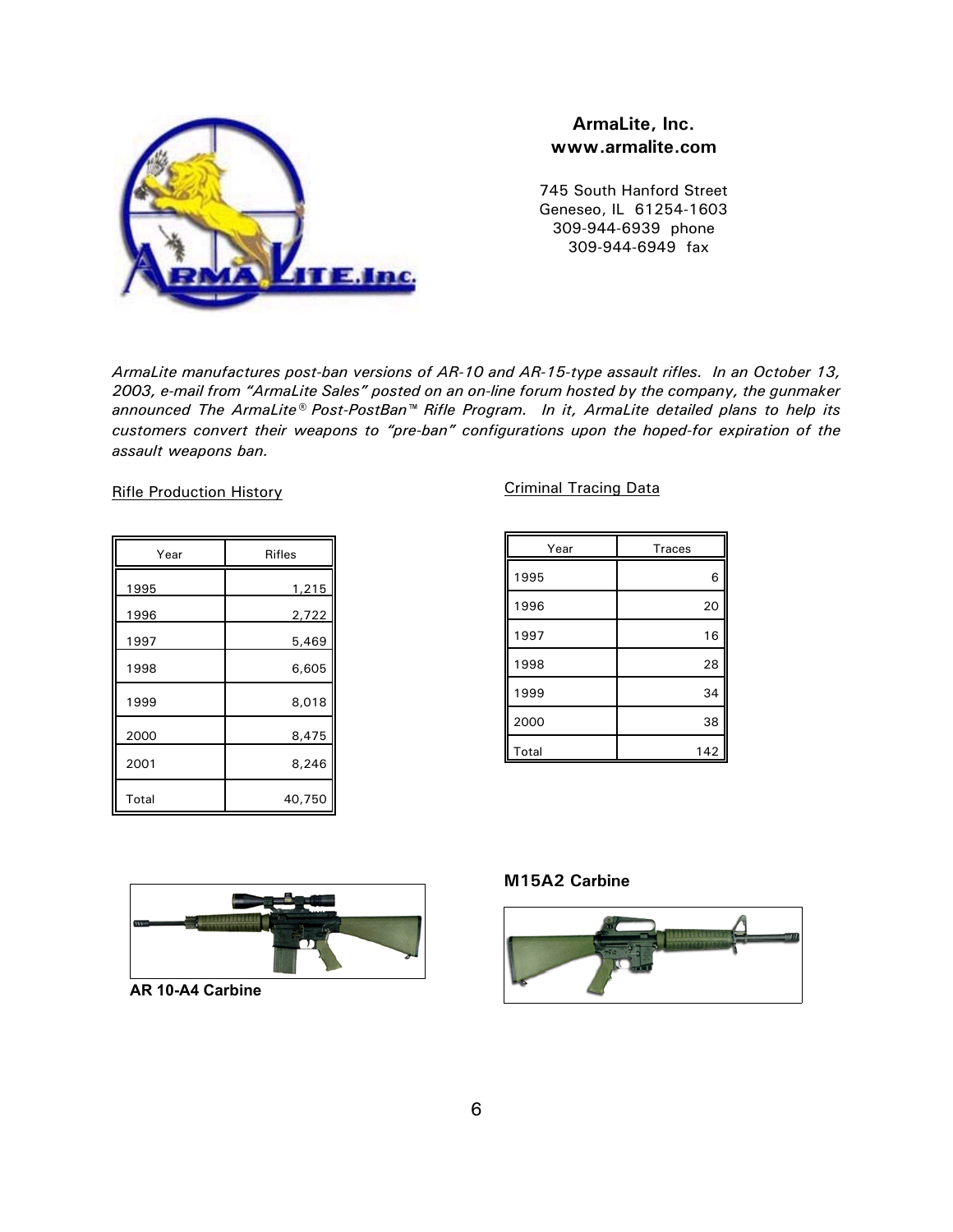

# **DS Arms, Inc. www.dsarms.com**

27W990 Industrial Avenue Lake Barrington, IL 60010-2376 847-277-7258 phone 847-277-7259 fax

*DS Arms, Inc. manufactures only post-ban assault rifles. Advertising its weapons as "The only true U.S. Manufactured FAL," the company characterizes its SA58 rifles as "the choice of professionals."*

Rifle Production History

| Year  | <b>Rifles</b> |
|-------|---------------|
| 1997  | 581           |
| 1998  | 72            |
| 1999  | 1,188         |
| 2000  | 948           |
| 2001  | 1,378         |
| Total | 4,167         |

Criminal Tracing Data

| Year  | <b>Traces</b> |
|-------|---------------|
| 1995  | O             |
| 1996  | C             |
| 1997  | O             |
| 1998  | C             |
| 1999  | 6             |
| 2000  | 2             |
| Total | ٤             |

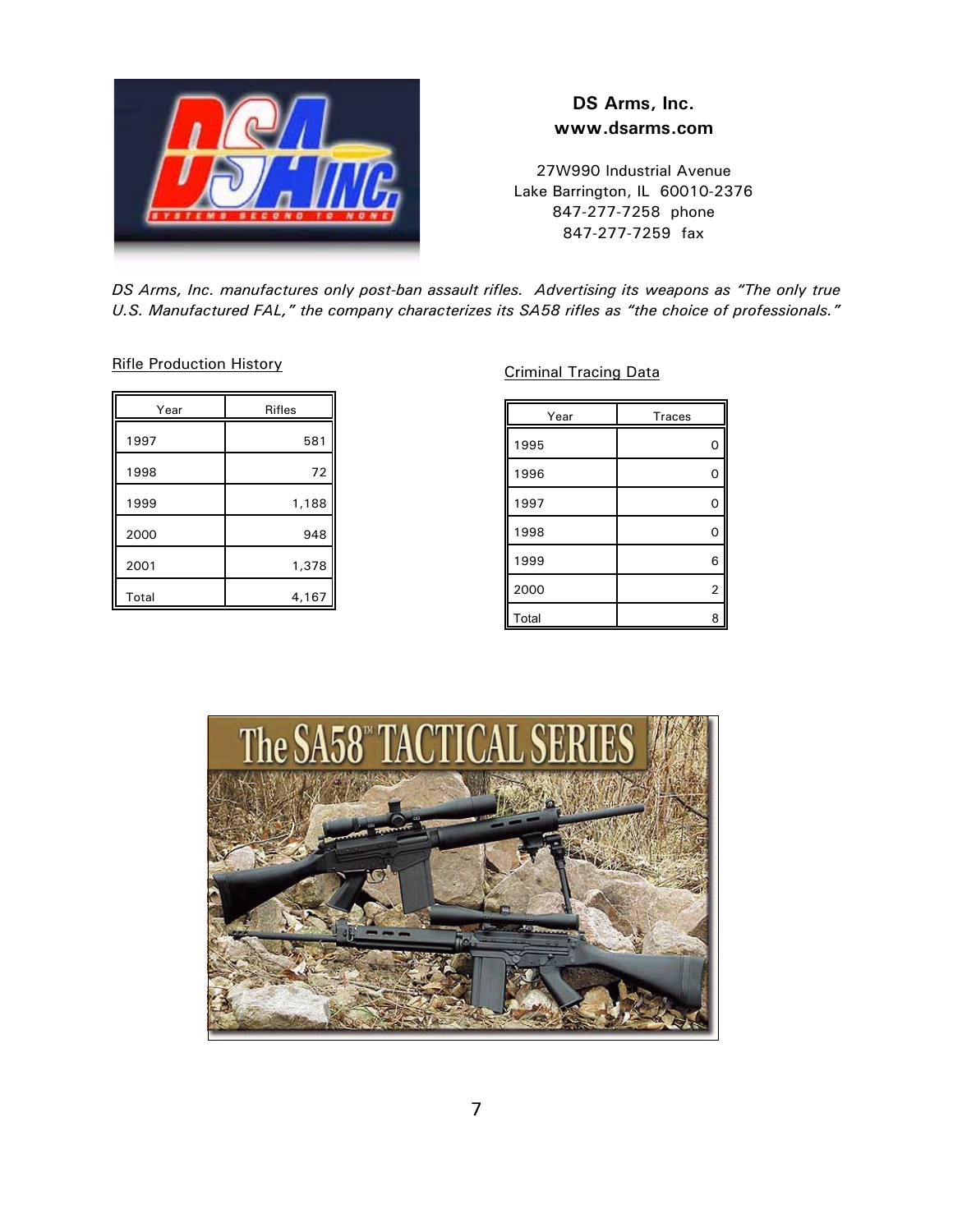

### **Eagle Arms www.eagle-arms.com**

 P.O. Box 146 Geneseo, IL 61254 309-944-6977 phone 309-944-6978 fax

*Eagle Arms manufactures "all new and all American" post-ban versions of banned AR-15-type assault rifles. Eagle Arms is a division of ArmaLite but maintains its own catalog, web site, and brand identify. Eagle Arms produced weapons under its own licensee name up until 1992 according to ATF documents. It then become a division of the newly reconstituted ArmaLite. In 2003 Eagle Arms announced that it was "Flying Solo in 2003!" No production figures are available for Eagle Arms as a separate licensee name after 1992.*

#### Rifle Production History

| Year  | <b>Rifles</b> |
|-------|---------------|
| 1987  | 477           |
| 1988  | 495           |
| 1989  | 4,071         |
| 1990  | 606           |
| 1991  | 992           |
| 1992  | 730           |
| Total | 7,371         |

#### Criminal Tracing Data

| Year  | <b>Traces</b> |
|-------|---------------|
| 1995  | 16            |
| 1996  | 22            |
| 1997  | 40            |
| 1998  | 39            |
| 1999  | 40            |
| 2000  | 26            |
| Total | 183           |

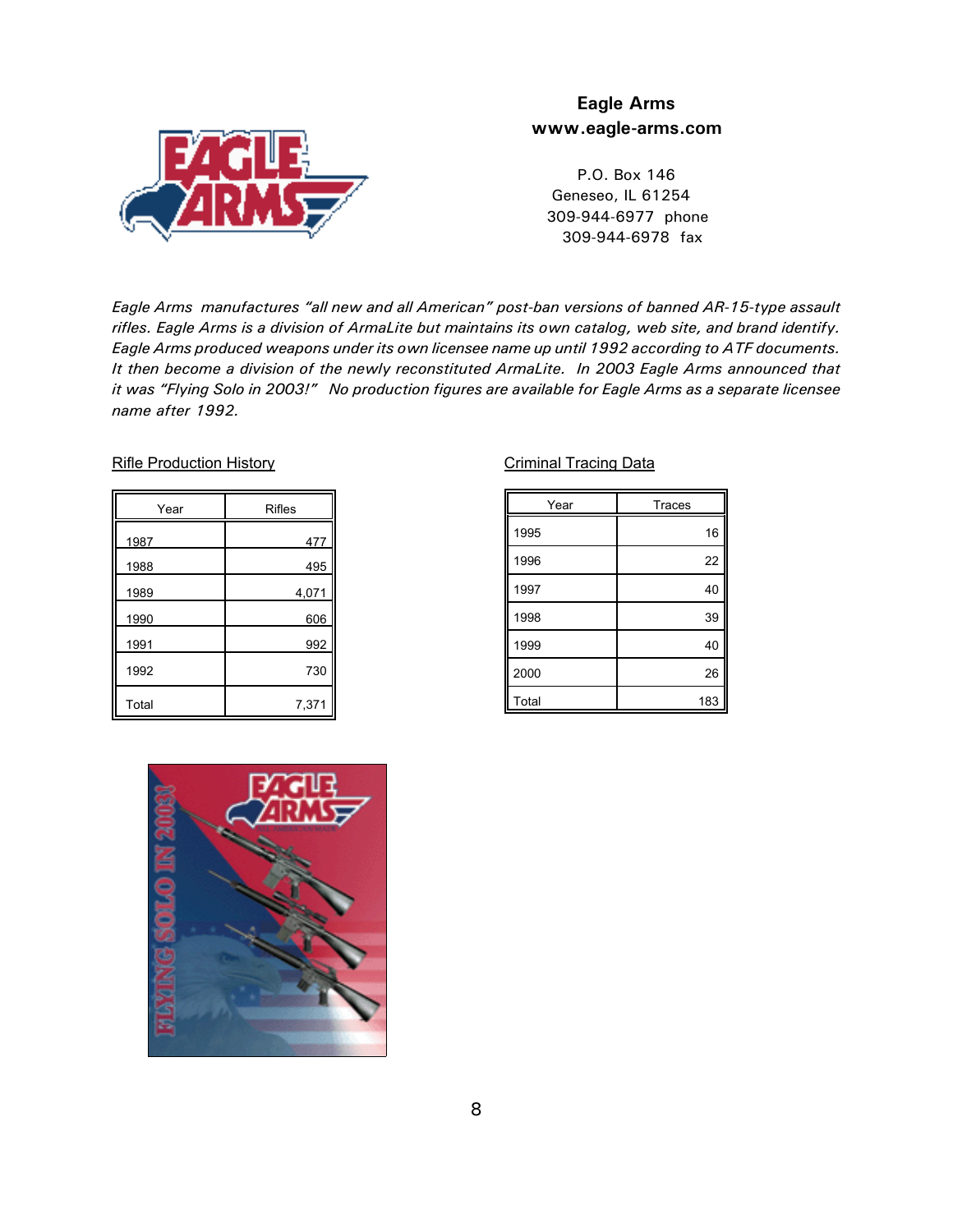

#### **Les Baer Custom, Inc. www.lesbaer.com**

29601 34th Avenue North Hillsdale, IL 61257 309-658-2716 phone 309-658-2610 fax

*Les Baer manufactures post-ban versions of AR-15-type assault rifles. In describing its Custom Thunder Ranch Rifle—named for the shooting camp where students can attend such classes as "Urban Rifle" and "Urban Rifle H.I.T. (High Intensity Tactical)"—the company promises, "For personal and property defense in rural areas or for police use in patrol vehicles, this is the .223 rifle that you'll be seeing, because it will flat out-perform anything that has ever been built."* 

Rifle Production History

*No Information Available*

Criminal Tracing Data

*No Information Available*

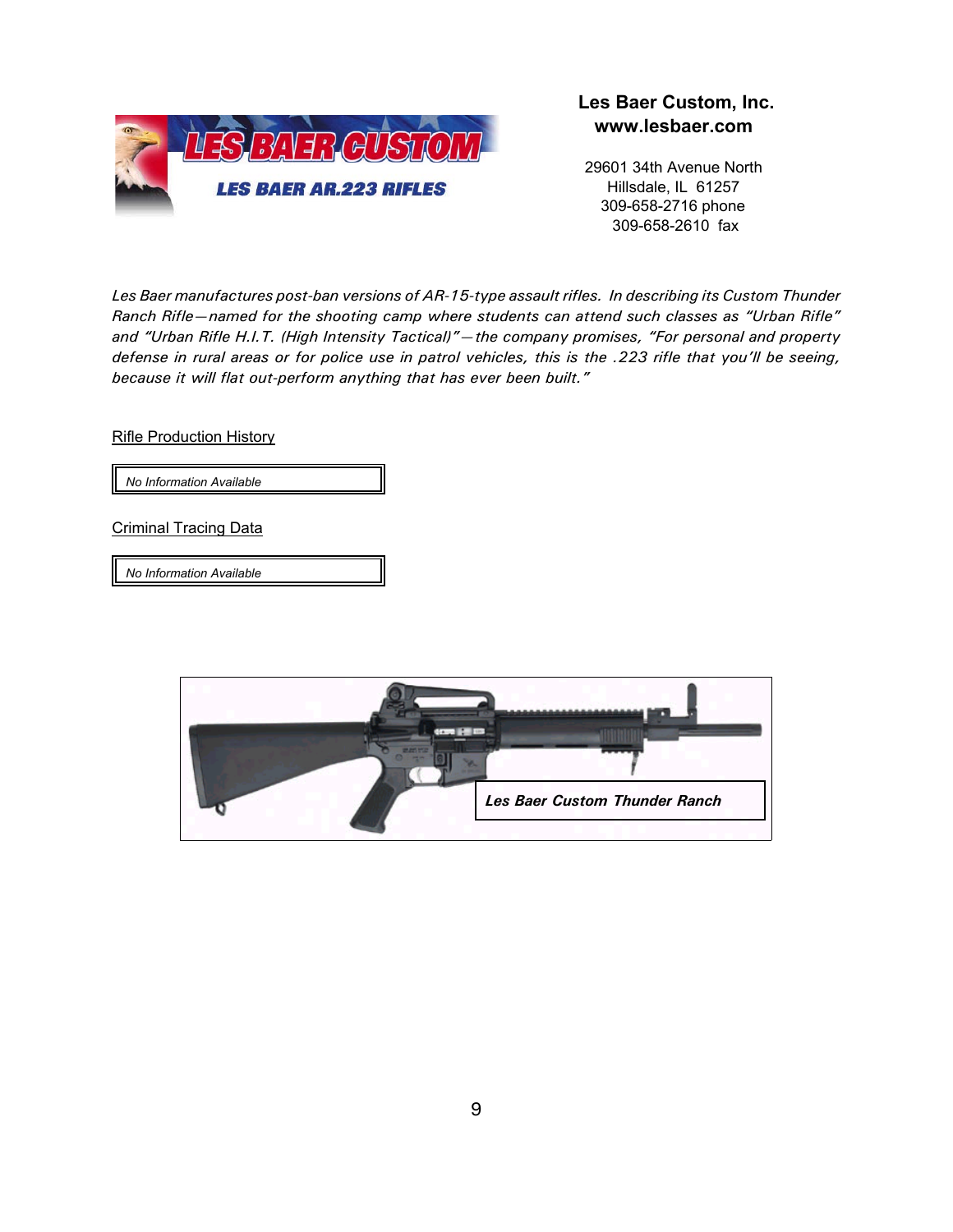

# **Rock River Arms, Inc www.rockriverarms.com**

1042 Cleveland Road Colona, IL 61241 309-792-5780 phone 309-792-5781 fax

*Rock River Arms, Inc. manufactures post-ban AR-15-type Carbines and rifles. According to the company's catalog, "All RRA rifles are post-ban...."*

Rifle Production History

| Year  | Rifles |
|-------|--------|
| 1999  | 330    |
| 2000  | 191    |
| 2001  | 1,245  |
| Total | 1,766  |

#### Criminal Tracing Data

*No Information Available*